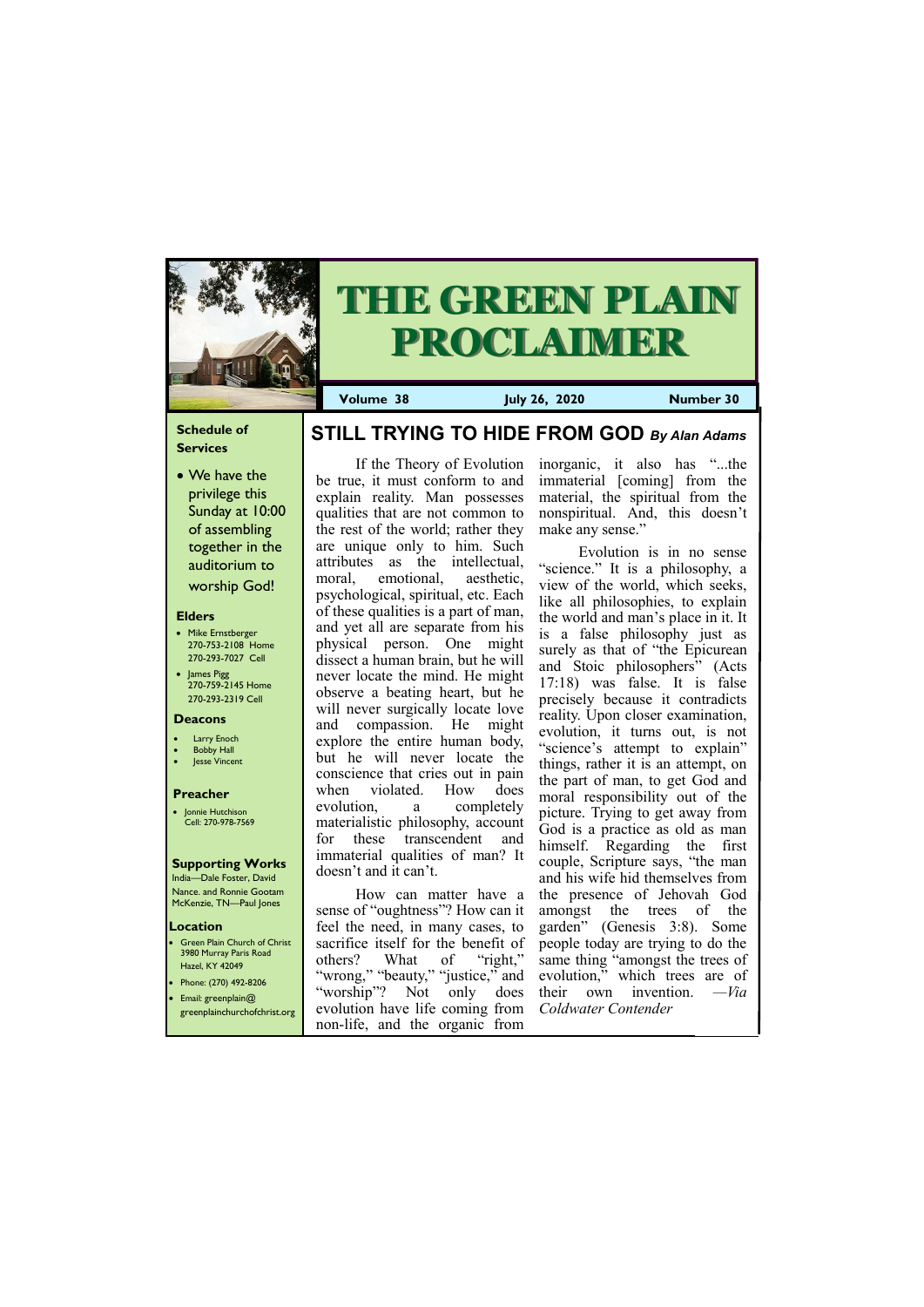### NEWS AND NOTES

*REMEMBER IN PRAYER: Green Plain members*: Remember Faye Travis, Peggy Jarvis, Rex Enoch, Mary Crutchfield, Joanne Barnes, Maxine Pool, Hayes and Marjorie Grady, Jim Fielder, Griselda Adams, Larry Enoch, Ann Thompson and Carolyn Byars. **Family and Friends:** Jenne Pool, Teresa Tacker, Betty Pond, Bryan White, Meredith Enoch, Kenneth Mizell, Jim Hutson, Janice Canter, Maryanne Pedigrew, Dale Foster, Andrea Phillips, Donald and Dorothy Cook, Pat Hocking, and Sandra Cook Downs.. Please continue to pray for each of these and for those tending to their needs as well as the leaders of our nation in this time of crisis.

- **WORSHIP UPDATE:** As the pandemic continues in our nation and cases are increasing, we will continue to meet each Sunday morning for worship at 10:00 am. All other services are suspended until further notice. Both our fall gospel meeting and our School of Biblical Studies classes have been cancelled.
- **AREA EVENTS:** Gospel Meeting at the Dexter church of Christ, July 26 29, 2020 with Luke Puckett preaching. Services are at 9:30 am and 7:30 pm on Sunday and 7:00 pm Monday-Wednesday.
- **PANTRY ITEMS July 2020: 5—Green Peas; 12—Jelly; 19—Spinach; 26—Tuna.** Please bring any additional items you wish for the "blessing box" which is located next to the breezeway on the north side of the building.
- **See our Facebook page** for announcements, updates and articles. Access to past editions of this bulletin are available on our website at http://greenplainchurchofchrist.org.
- **Mission Work:** Please continue to pray for the preachers this congregation is supporting in India and for Ronnie Gootan, David Nance, Mike Kiser, Arnold Gerson and Paul Jones in their respective works.
- **July 2020 Anniversaries:** none **Birthdays:** 7th—Chad Canter; 18th—Hayes Grady; 30th— Jim Lowrie. If we have left anyone out please let us know.
- **We offer FREE BIBLE CORRECPONDENCE COURSES through the mail. Enroll on our website or send your name and return mailing address to the address on the first page of this bulletin. You may also call 270-978-7569.**
- **According to Jesus, there are many "rooms" in heaven (John 14:1-3). Will one of them be YOURS?**

*Answer:* He was reading from Isaiah 53 (Accts 8:29-35; Isaiah 53:7-8).

# **Page 2**

**ONLINE SPIRITUAL RESOURCES Gospel Broadcasting Network https://gbntv.org/ World Video Bible School https://store.wvbs.org/wvbs-splashpage.html A Bible Answer https://abibleanswertv.org/ Good News Today http://gnttv.org/ Dexter church of Christ www.facebook.com/Dexterkycoc/ Coldwater church of Christ www.facebook.com/Coldwater-Church-of-Christ-**

> **170296152984011/ and on YouTube In Search of the Lord's Way http://searchtv.org/**



**This Week: What is the longest chapter in the Bible?**

*Last Week:* From what passage was the Ethiopian Eunuch reading when Philip approached his chariot?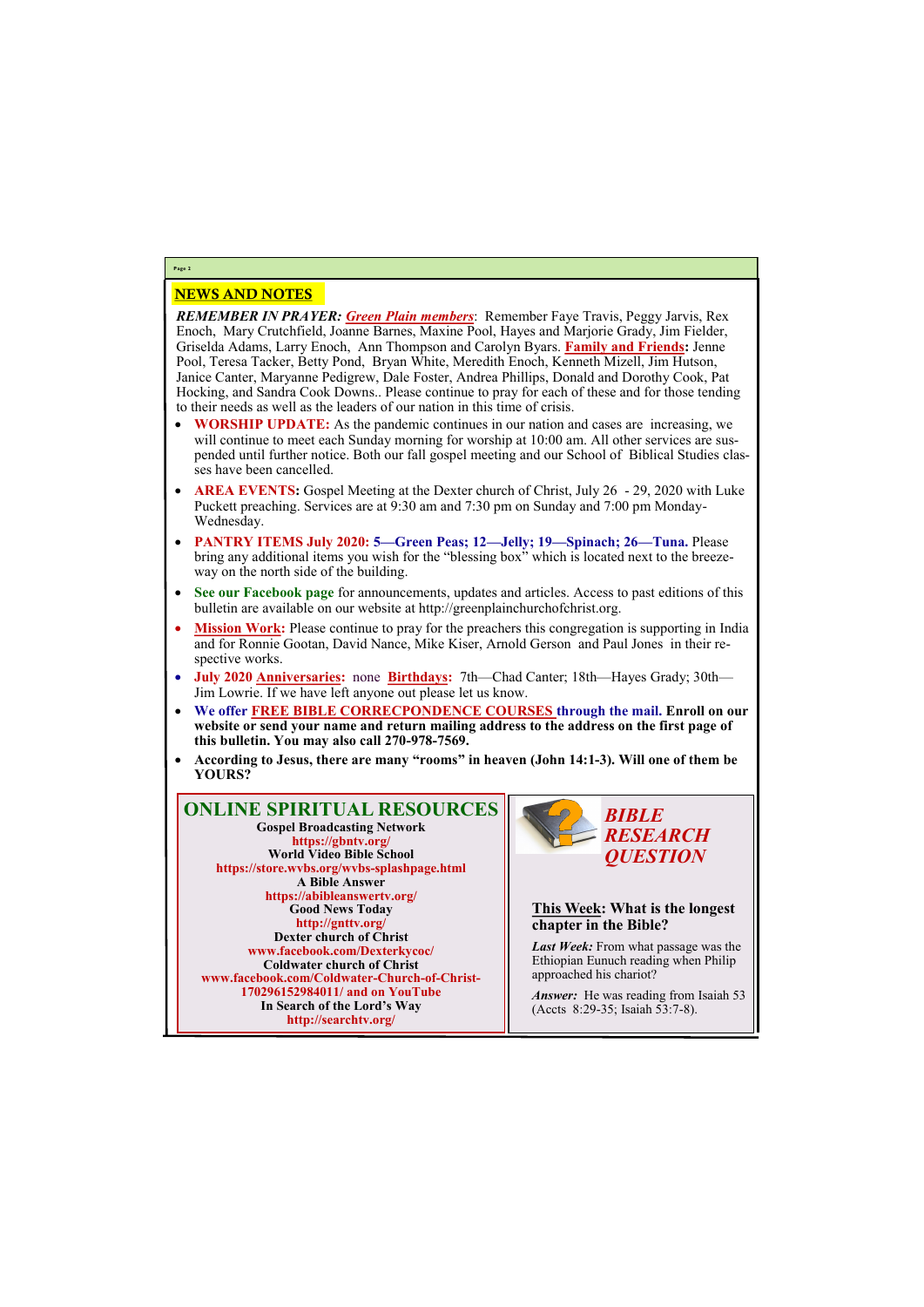#### **Page 3**

## **WALKING IN THE TRUTH** *By Kevin V. Rutherford*

tion: "Men and brethren, what shall we right in the sight of men. This directly adto the apostle John to know that "his chil-walking in truth and will not ever please God. dren" were walking in truth (2 John 1:4; 2 John 1:3-4). This indicates the importance of remaining faithful to the truth, and shows us that faithfulness to the truth is a continual, every day fact of who we must be as Christians.

Truth must be learned, loved, and in truth (2 Kings 20:3). If we want to have lived. Jesus said, "he who does the truth some idea of what it means to walk before comes to the light (John 3:21)." One must God in truth, then we should take a look at come to the light to be saved (John 1:1 -10; how Hezekiah did this. 2 Kings 18:1-6 shows John3:14-21; 1 John 1:5-7). To come to the us exactly how Hezekiah walked in the truth. light one must do the truth (John 3:21). First of all, we are told that Hezekiah did Therefore, one must do the truth in order to what was right in the sight of God. If a person be saved. This is why the question asked by is going to walk in truth he must do what is the Jews on Pentecost is a very good ques-right in the sight of God rather than what is do" (Acts 2:37)? Another way of expressing dresses the question, "is it wrong to be right?" this is to say truth must be walked in. To walk No. It is not wrong to be right. Yes, being in something means that it is your way of life. right is very important. Right in the sight of Walking in truth indicates the truth has en-God to be specific. What man thinks is no compassed one's whole life. One must learn standard. Doing what is right in the sight of it, love it, and live it. It was very encouraging men rather than in the sight of God is not

We live under the New Covenant or accept what God demands to be right. What ses) was fulfilled when Christ died upon the ter. If one believes, practices, and teaches the and testament came into force when he died inner hearts rather than doing what is right in (Hebrews 9:15-17). We now live under a dif-the sight of God, they are not walking in the ferent priesthood and this fact alone proves truth, they are not right, and they are not there has been a change in the law (Hebrews pleasing God (cf. Jeremiah 7:23-24; 9:12-14; 7:12-14). Therefore, we understand we are 16:12; 18:12). In any matter, including faith not bound by the Law of Moses today. How-and worship the attitude that seeks to please ever, even while the Law of Moses has been men (including self) rather than God is "evil What else did Hezekiah do (2 Kings 18:1-6)? He destroyed the places of false idol worship. One religion is not as good as another. One faith is not as good as another. It is not true to say that God accepts whatever man wants religion to be. Rather man must

Testament. The first Testament (Law of Mo-one believes, practices, and teaches does matcross (Colossians 2:14-17). Jesus' last will doctrines of men and the gut-feelings of their fulfilled in Christ (Romans 10:4; Matthew (Jeremiah 13:10)." 5:17), there are many principles we can learn about God specifically, and walking in truth Israel, held fast to the Lord, did not depart generally from a study of the Old Testament. Islact, held hast to the Eold, the not depart Thus, it was preserved for our benefit (Romans 15:4; 1 Corinthians 1-11). With that in mind, let's take a look at Hezakiah as an 20:3).

example of what it means to walk in truth. The Bible says Hezekiah walked before God Does one have to be right in the sight *(Continued on page 4)*

Hezekiah trusted in the Lord God of mandments (2 Kings 18:5-6). This is what it means to walk before God in truth (2 Kings